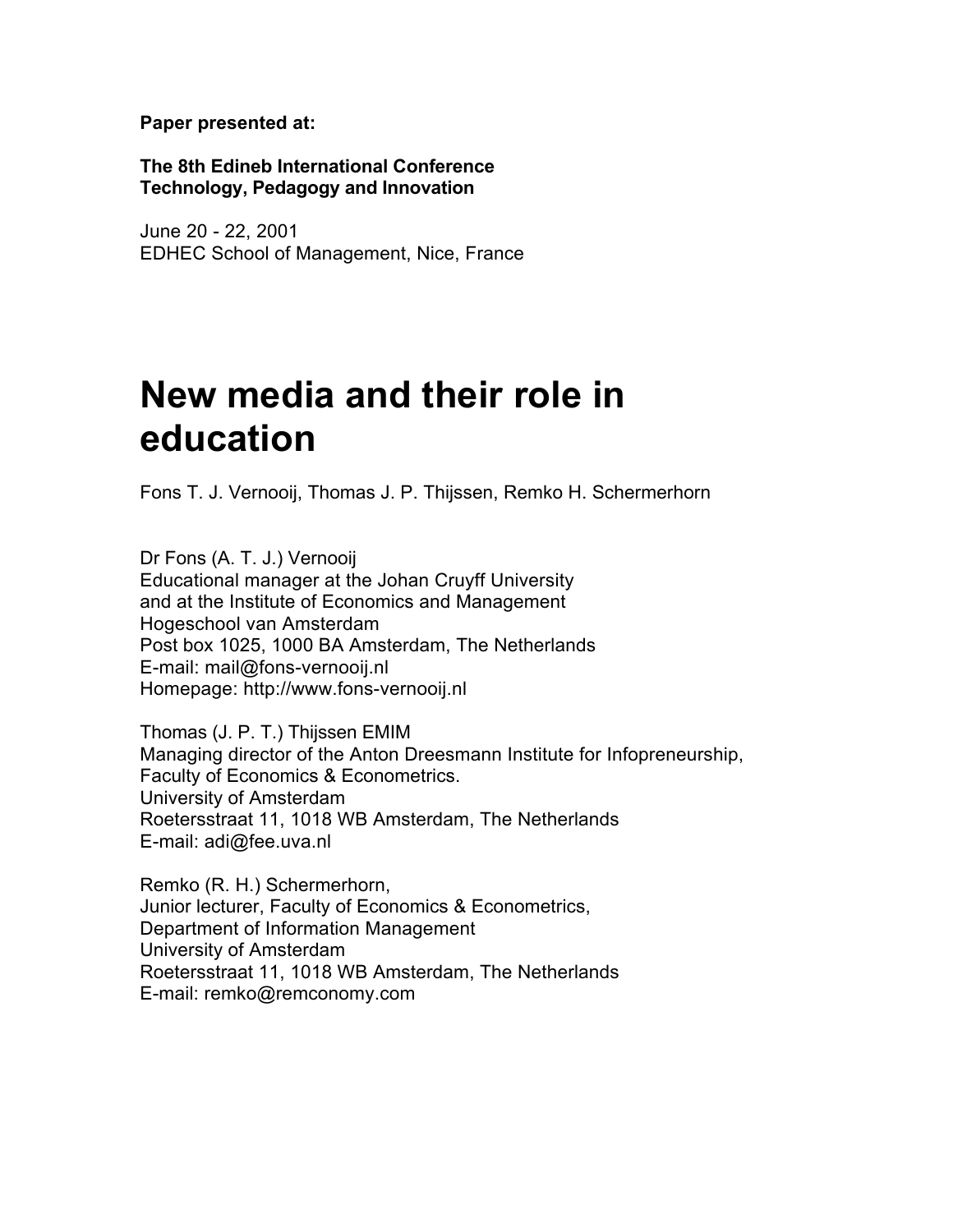## **New media and the**ir **role** in **education**

#### **Abstract**

Virtual learning as a supplement to - or a substitute for - traditional learning is much heralded. Governments, universities and businesses are spending an increasing amount of money on projects that are aimed at integrating new media into existing courses to transform them into on-line courses.

However, contributions that stress the functionalities of new media can cause wrong expectations, because new media imply disfunctionalities as well. To optimize the learning process these disfunctionalities should be taken as serious as the functionalities that improve the learning process.

It is essential to analyze how people learn with the help of computers and which learning activities they deploy during this process. Essential to distance learning is the way new media like internet and intranet can support the learner.

It is important to know what expectations learners have from computer assisted studying. If a medium has the potential to assist learning processes, people automatically expect the software to exploit this potential.

In this contribution we present a conceptual framework to guide the process of decision-making. It regards the development of effective learning environments, by focusing on two sides of the construction process. The first is the side of the media and their functionalities, both activated and potential, and their disfunctionalities.

The second is the exploration of three types of learning activities: cognitive, regulative and affective. Based on these two, we are in pursuit of an optimal mix of media, old and new. Our central research question is: 'What combination of media offers an optimal mix of learning functions to support the learner's activities, necessary to reach his or her desired learning outcomes?'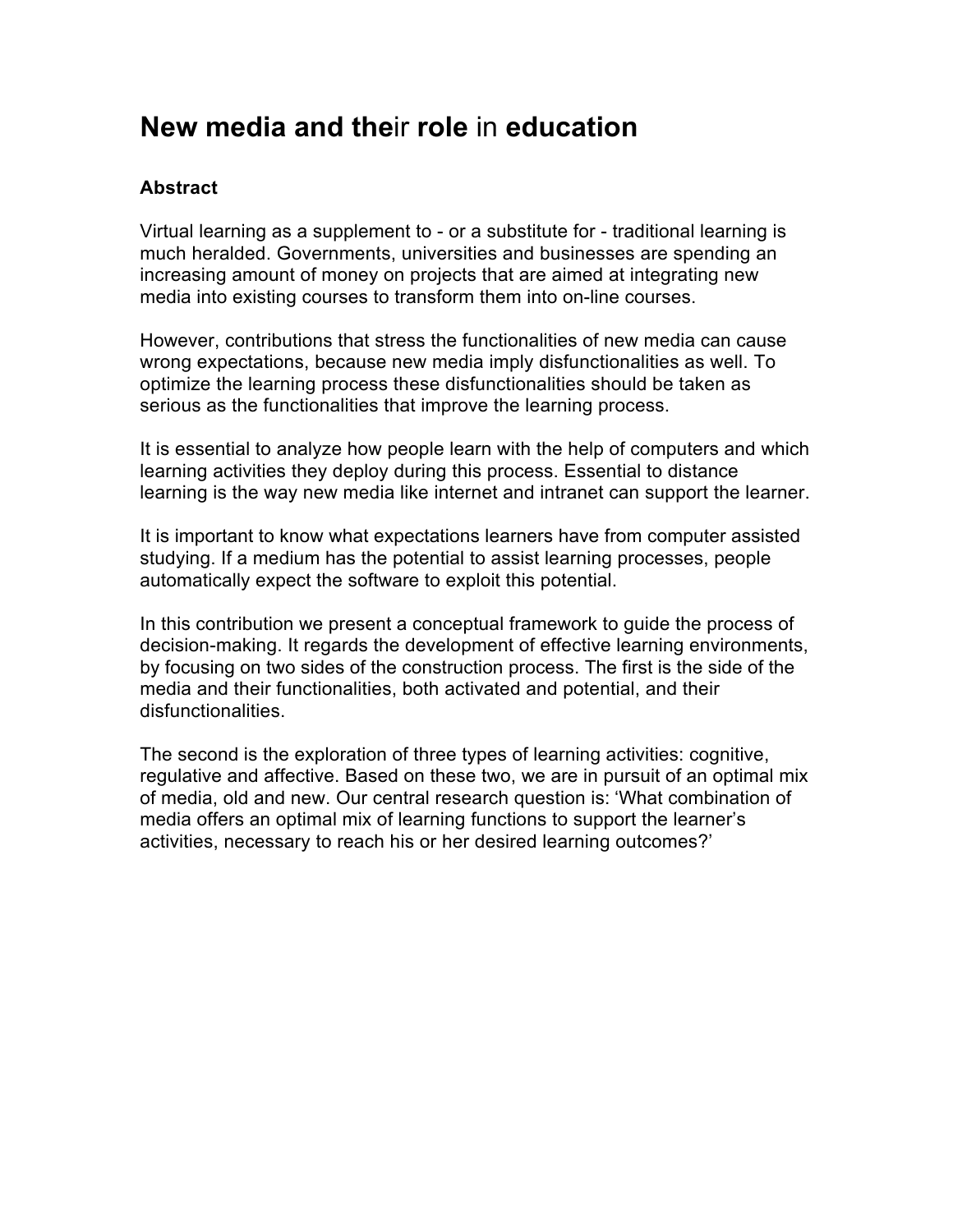### **New media and their role in education**

Fons T. J. Vernooij, Thomas J. P. Thijssen, Remko H. Schermerhorn

#### **1 Learning and instruction**

The essential features of learning and instruction can be described in just a few words (Thomas Duffy, 2001). 'Learning is making sense of the world. Instruction is aiding to learn. To design a learning environment you must know the learner's goals and the resources that are available. Then you can create learning activities.'

From this perfect description three elements can be elaborated upon. The first is a pedagogical element: what are the *learner's goals?* How can a learner become aware of them? New developments in assessment of competencies (Parry, 1996) make it possible to get them clear. The second element is a technical one: which *resources* are required? Which media are available to present them?

New media offer new functionalities to open up resources. The third element is innovation: what *learning activities* are possible these days? How can they be supported through the media? As new functionalities are available, new ways of supporting the learning activities can be found and maybe even new learning goals can be attained.

Virtual learning as a supplement to - or a substitute for - traditional learning is much heralded (OECD, 1997). Governments, universities and businesses are spending an increasing amount of money on projects that are aimed at integrating new media into existing courses to transform them into on-line courses.

These projects – computer aided instruction (CAI), distance learning, digital learning, etcetera - can be described as the application of digital media to learning processes. Or, shortly, virtual learning is learning from the screen.

Literature about virtual learning is dominated by enthusiastic studies and accounts (Hara and Kling, 1999). However, contributions that stress the functionalities of new media can cause wrong expectations. New media not only offer functionalities, they imply disfunctionalities as well.

To optimize the learning process, these disfunctionalities should be taken serious. They should at the least be made part of the discourse in order to stimulate the search for other media to compensate them.

If distance learning by ICT is recommended because of the functionalities 'learning independent of time and space', then this holds true for a book or a syllabus as well. These media have the same functionalities. But a written text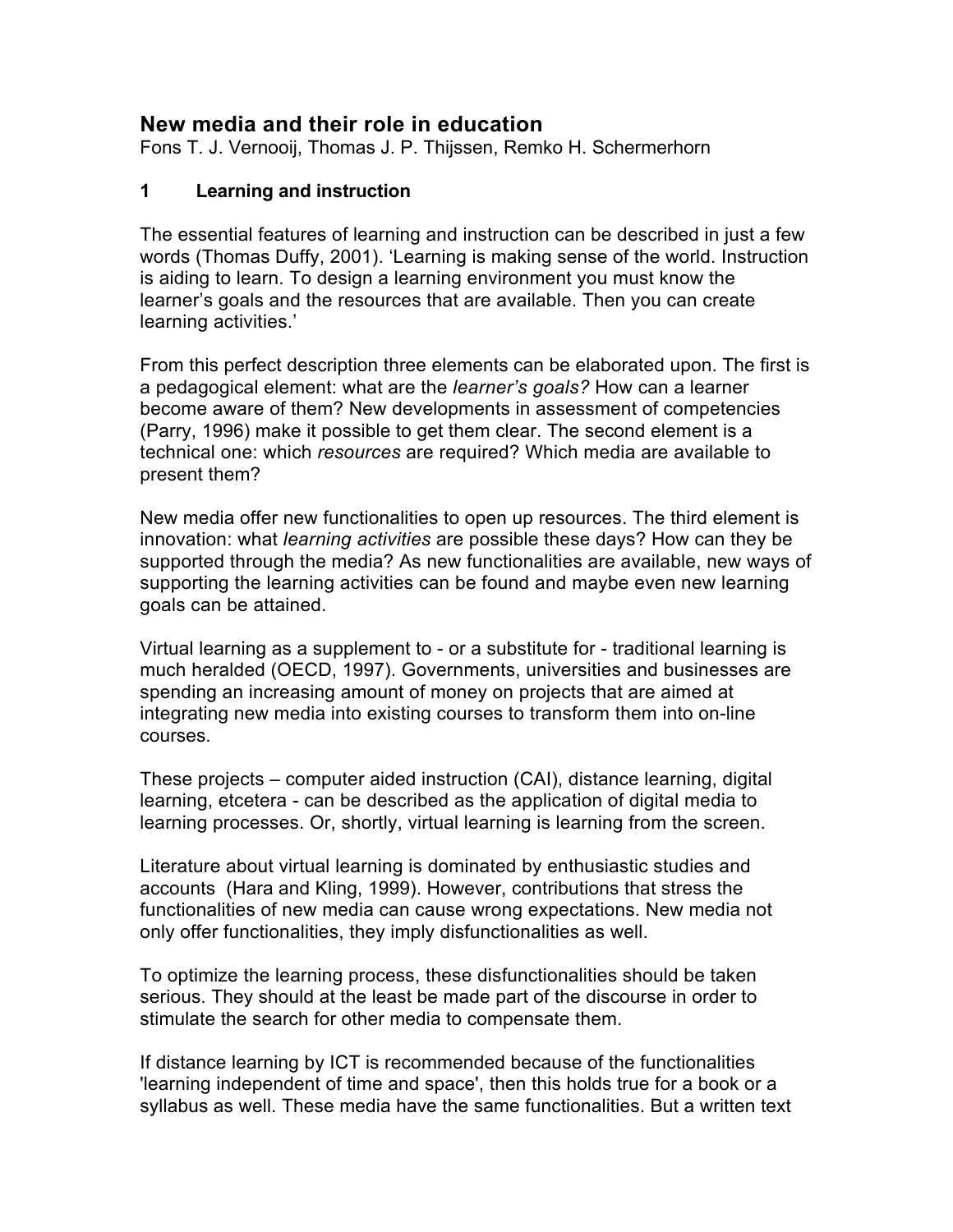offers extra functionalities like the possibility of making notes in the sidelines. And it is easier to handle and take on a holiday. So, the functionalities of independency of time and place are not valid arguments for the choice of ICT as medium for distance learning.

Several studies (Guwardena, 1992; Mc Isaac & Gunawardena, 1996; Mendels, 1999) point out that the emphasis in literature about virtual learning is on what software and hardware can do instead of what students and teachers expect from it.

The focus is on functionalities activated to replace existing media, without accounting for the disfunctionalities and potential functionalities that are at the same time introduced. This might lead to bad experiences and to the conclusion that the same learning outcomes could have been reached by using existing media (University of Illinois, 1999).

Commonly the focus is on the choice of media if attempts are made to bridge the gap between resources and learning activities. However the perception should be that a choice is made for a set of functionalities and disfunctionalities adequate to support the learning activities to perform (Vernooij, 2001). Moreover, to get a clear view of the learning activities involved, more consideration is required for the pedagogical characteristics of learning and instruction.

For example: if a series of lectures is supplemented by a web site, the teacher gets an extra instrument to support the learning process of the students. He or she can give detailed virtual information on the tasks and advise students how to plan their study. Or the teacher can support other learning activities such as self-assessment.

This way the web site supports regulative learning activities of the students. But at the same time the teacher runs the risk the server will go down and students looking for support are disappointed. Then a disfunctionality of the medium shows up.

This contribution offers a conceptual framework to support the design of learning environments. The focus of the framework is: 'What combination of media offers an optimal mix of learning functions to support the learner's activities, necessary to attain his or her desired learning outcomes?'

#### **2 Innovation: an experiment with virtual education**

Two years ago the Faculty of Economics and Econometrics of the University of Amsterdam decided to redesign the preliminary course on Information Management as a pilot for the innovation of the educational program. Points of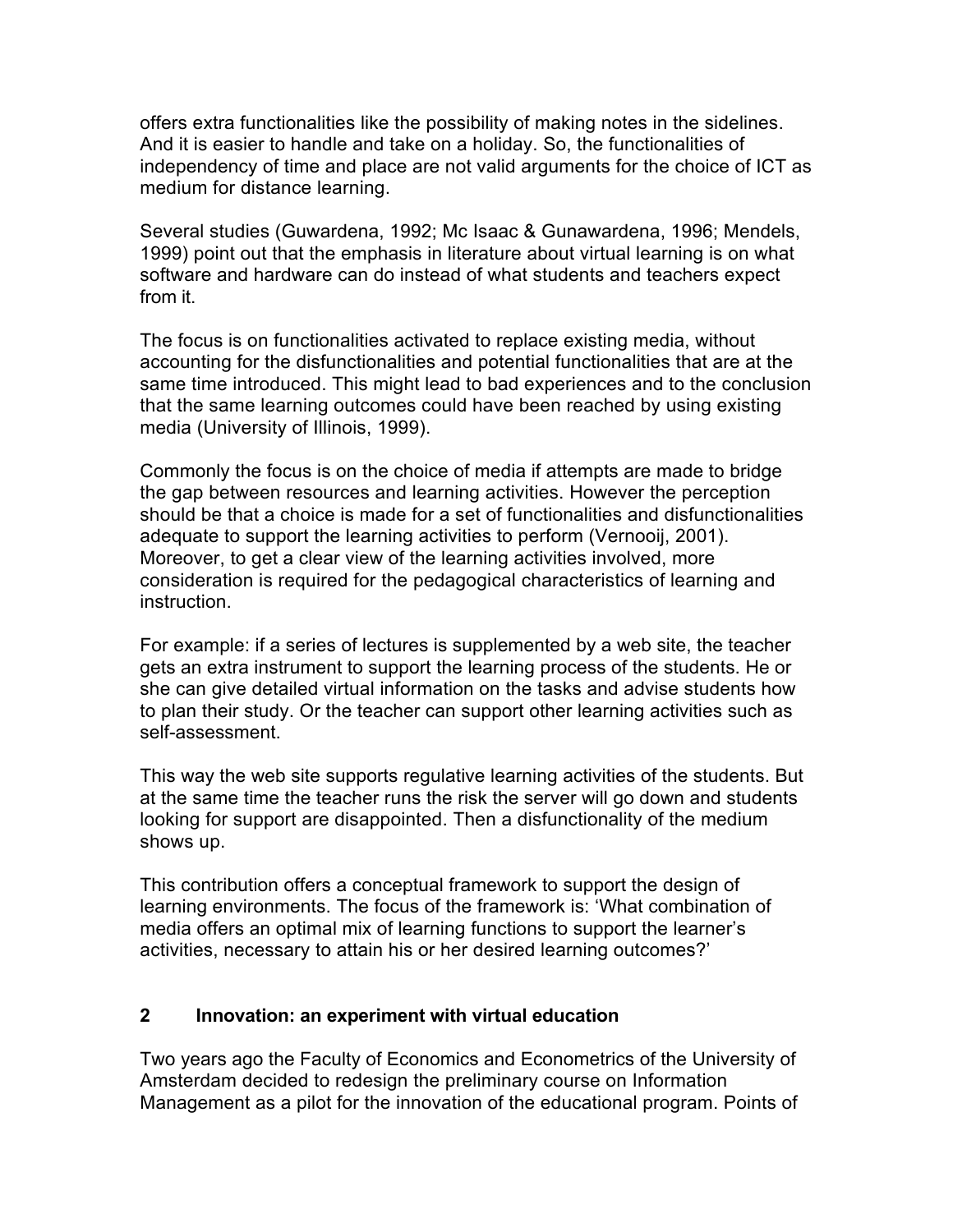departure for this redesign were:

- a change in educational format,
- the integration of competencies
- and the *integration of new media*.

In the traditional situation learning outcomes strongly focused on the acquisition of knowledge and not on the development of skills. This traditional approach created a passive absorption process instead of an active, constructive, and self regulated process of the learner (Bednar et al. 1991). Therefor, an experiment was started to introduce 'New Learning' (Simons, Van der Linden & Duffy, 2000).

The course on Information Management was followed by 250 students and ran over a whole academic year. During a first plenary session the objectives and the structure of the course were explained to the students, followed by an introduction in the new economy.

During the next 5 sessions students were trained in using Internet and learned to build their own web site. The course then continued with an empirical research on the application of e-business. Students, teachers and professionals shared knowledge by doing research together (Thijssen, Maes & Vernooij, 2001).

When constructing the course a central web site was developed, which mainly served as information provider. Relevant links, schedules and assignments were processed, and publishing functions were built. Still, because of the time stretch of the project, it was impossible to plan everything in advance.

During the course this web site was to be complemented with consultancy functions, discussion groups, and additional information. Teachers believed that in this way information could be added later on in the course.

However, a survey pointed out that students wanted more frequent updates (which they never expect from a book or a reader) and expected more links to relevant web sites to support their cognitive learning process. As frequent users of internet, the students were aware of its potentials and they expected updates.

These expectations were not met and hampered their motivation to participate. Next to these expectations, students wanted the old information to be removed from the site. This means that potential functionalities were not used and that disfunctionalities were not taken care off.

Because most of the information was published on the central web site, teachers expected that they did not have to communicate organizational matters during the meetings. The main purpose of these meetings was to discuss new discoveries, to offer students opportunities to hold a presentation and to reflect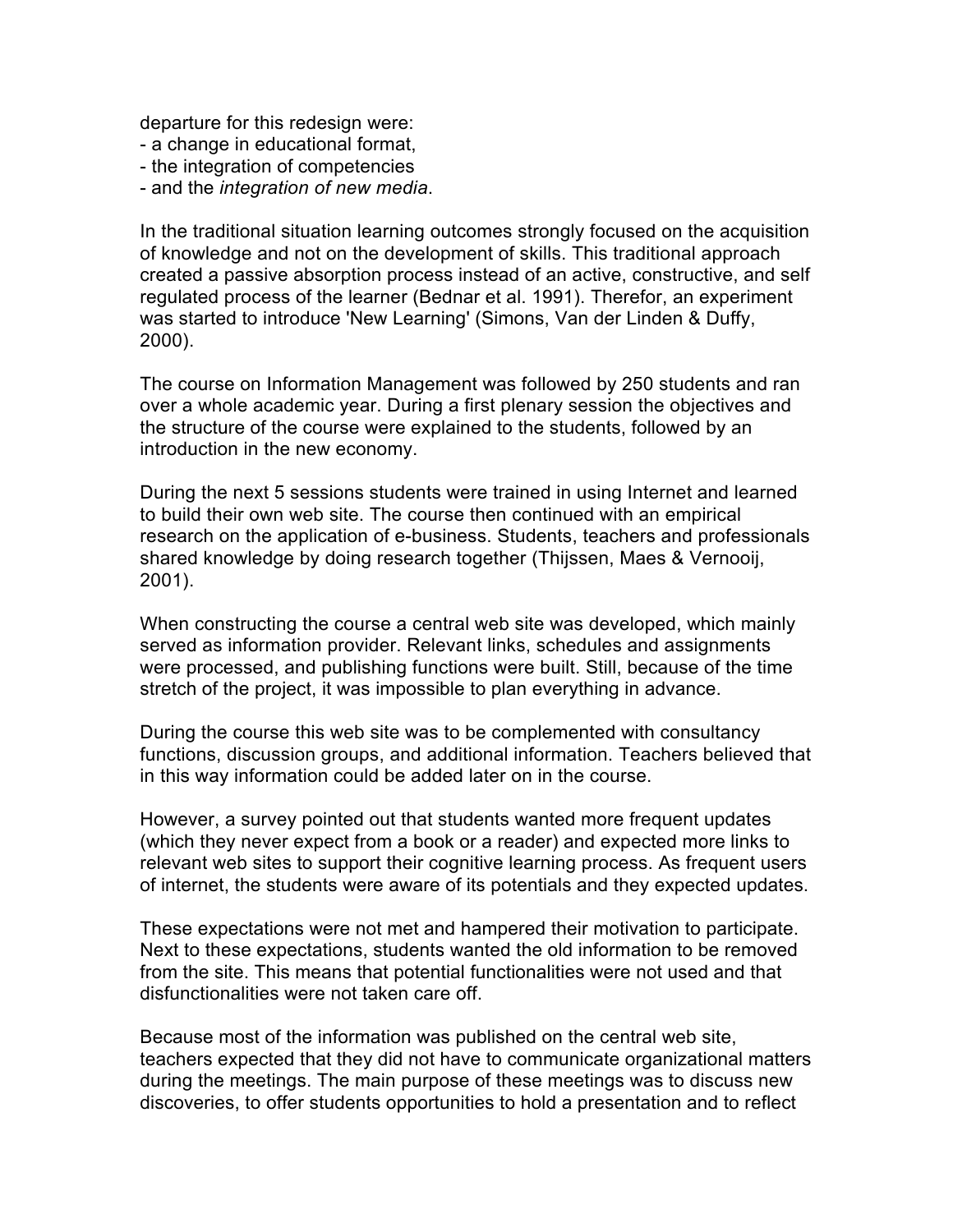on assignments accomplished. Still, students kept their old expectations of the way teachers were using lectures.

However, another disfunctionality became clear. If important information was changed, students were not aware of these changes and they did not know which revisions were made. That way the learning activities, regulating their study were hampered.

The functionality of the medium (quick change in data) interfered with the activities of the students. They were no longer sure what they were supposed to do and when this had to be done. Information on changes in information is required to shape the expectations of the students.

A third purpose of the course was to handle all communication electronically. Students had to work out assignments related to the course content and the empirical research. They had to develop a web site of their own and publish their assignments on that site. This way of communication was not only chosen to develop web site skills but as well to avoid a potential email overload for the teachers.

However, students expected other ways of communication once the web site was introduced. They are used to homepages of all kinds of organizations and these homepages explore the potentials of Internet. They are used to sending e-mails as well, but they are not used to put a message on a site and wait until a teacher reacts.

#### **3 Technology: the characteristics of media**

At the University of Illinois (Illinois,1999) a seminar was organized for 'outstanding and highly committed teachers' to discuss the potential use of new media. This seminar focused mainly on pedagogy and assumed no technical barriers from hardware and software nor from other technological constraints.

The seminar concluded that online teaching and learning could be done with high quality if new approaches are employed which compensate for the limitations of technology, and if professors make the effort to create and maintain the human touch of attentiveness to their students.

Some of these conclusions may be discussed, as new media imply new pedagogical approaches to activate the new functionalities of these media. Once the potential benefits of the new media are activated, the resulting programs are difficult to compare with existing programs (Clark, 1983).

Either two similar pedagogical systems are compared, neglecting the extra potentials of the new medium, of two different pedagogical systems are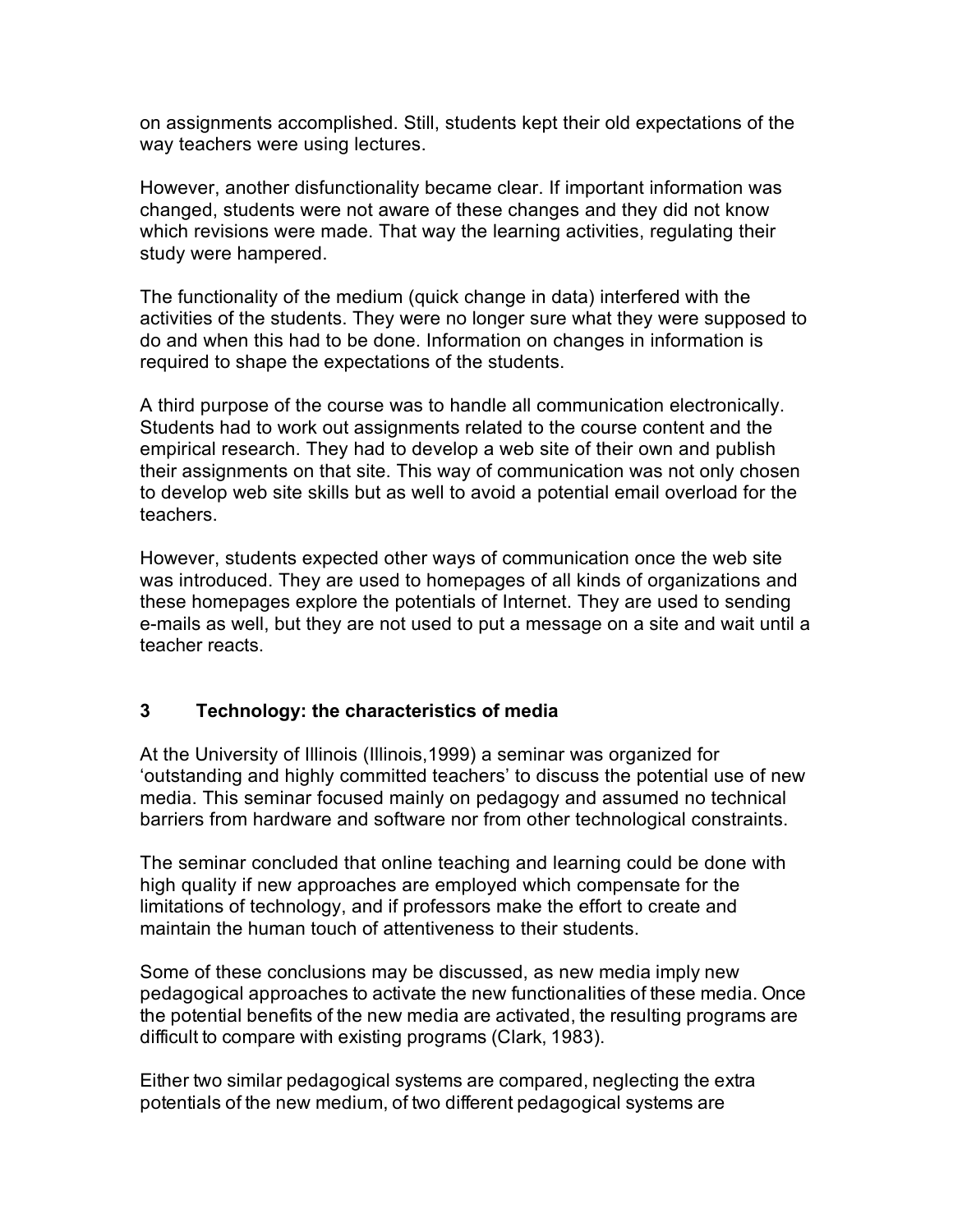compared, with the computer as interfering variable. A better way of doing research, is comparing different approaches with the same medium (Hagman, Mayer & Nenniger, 1998).

A lot can be learned yet from critical reports (i.e. National Center for education statistics, 1998). These reports point at the disfunctionalities of the new media and are an invitation to avoid them or compensate for them. Hara and Kling (1999) wrote an article on 'Students' frustrations with a web-based distance education course'.

They described the agonies students went through and how these frustrations inhibited their educational opportunities. They stated that '… past studies do not illustrate the details of student's perspective on distance education …'. Their article described three main sources of frustration: technological frustrations, lack of timely and adequate feedback, and ambiguous instructions via both the web site and email.

Another source of information on functionalities and disfunctionalities are teachers who describe the incorporation of new media into their courses. Rotfield (2000), for instance, described in his article 'Lights!! Cameras!! PowerPoint!! Now, …lecture' the use of new media, and pictured the encountered functionalities and disfunctionalities from a teachers point of view.

Once the lights switch on and the machine starts zooming, the attention of the students goes towards the screen in stead of the teacher. He puts forward the question whether digital media make a lecture easier to convey or that it creates its own new distraction. 'The purpose of a class is an intelligent focus between instructor and students, so when the technology shuts down thinking, it may be discarded.'

These cases all illustrate that educational media have their functionalities and disfunctionalities. Sometimes the focus is more on functionalities and disfunctionalities from an instruction point of view, sometimes from a student's perspective. To make a thoughtful decision about the mix of media in use, one has to go into the characteristics of these media.

In discussing the role of technological support in education, Sandberg (1994) identifies the components of a (technologically rich) learning environment and gives a description of its place in the learning process.

To elaborate this point, Schneider (1994) argues that each of those components has functionalities, which must be taken into account in order to optimize the learning process. He suggests setting up a table with functionalities when adding a new medium to a learning environment.

One entrance is the existing set of media in use, like teacher, learning material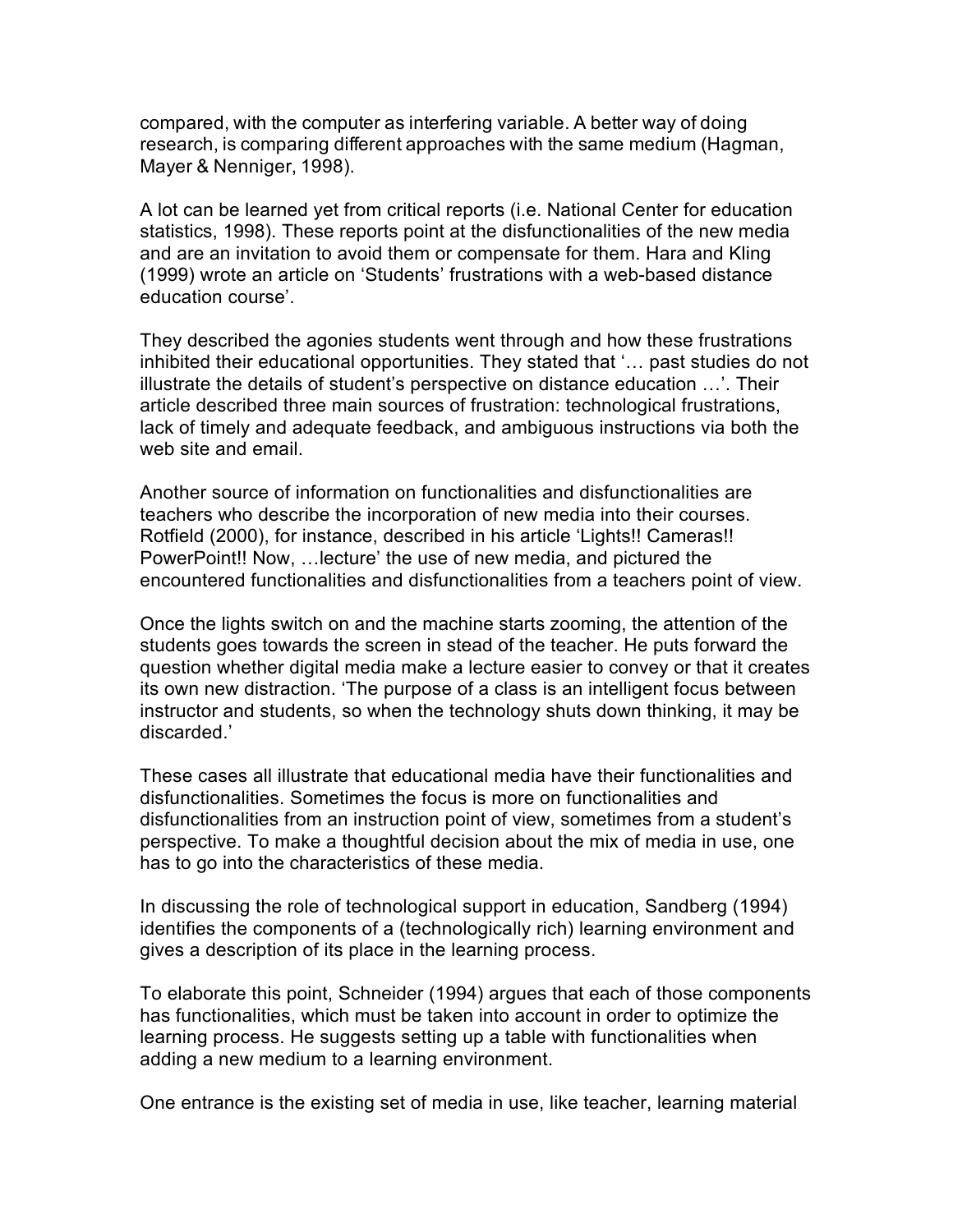and tools (like calculators). The other entrance is a new set of media. This double entry creates a matrix that describes the supporting functionality of the new media to each of the existing components of the learning environment.

However, when introducing a new medium in a learning environment one should add as well the disfunctionalities installed on the existing media. Only then a rational decision on a new configuration of media can be decided upon. Those disfunctionalities can either exist of handicaps of the new media, or a block on the functionalities of the media already in use.

Besides functionalities and disfunctionalities, a third variable is to be taken into account. Users build up their own expectations of the potential support by a new medium. If those potentials are not used within the learning environment, disappointment arises about missed opportunities. The gap between the expected use of functionalities and the absence of them in a concrete situation, questions the usefulness of that new medium in that particular situation.

A computer, for instance, has the functionality of withholding information until asked for. This is opposed to a book or a paper exam. If in a book an accounting problem, for instance, is outlined then all data required to solve that problem must be given at the very start.

If the same accounting problem is given in a computer-assisted environment, students could be invited to ask for the data they need. That simulates better the situation of an entrepreneur, who has to decide which data should be taken into account. Using this potential functionality of the computer, a deeper learning can be attained.

Considering the characteristics of the media, the design of a new instruction environment is not just the choice of a new mix of media, but the choice of functionalities and disfunctionalities of these media. The crucial point in innovation is exploring the potential functionalities a new medium has.

The most professional group to advise about that, are the students. They bring in their experiences with the new media and all their disappointments with the learning environments can be transformed in information about potential functionalities.

#### **4 Pedagogy: the characteristics of the learning process**

In traditional learning the assumption exists that education is essentially the transfer of knowledge from an external source to the learner. This opinion is increasingly under pressure. More recent theories, like the constructivist theory, state that learning is not a passive 'absorption' process of knowledge but an active, constructive and self-regulated process of the learner (Bednar et al.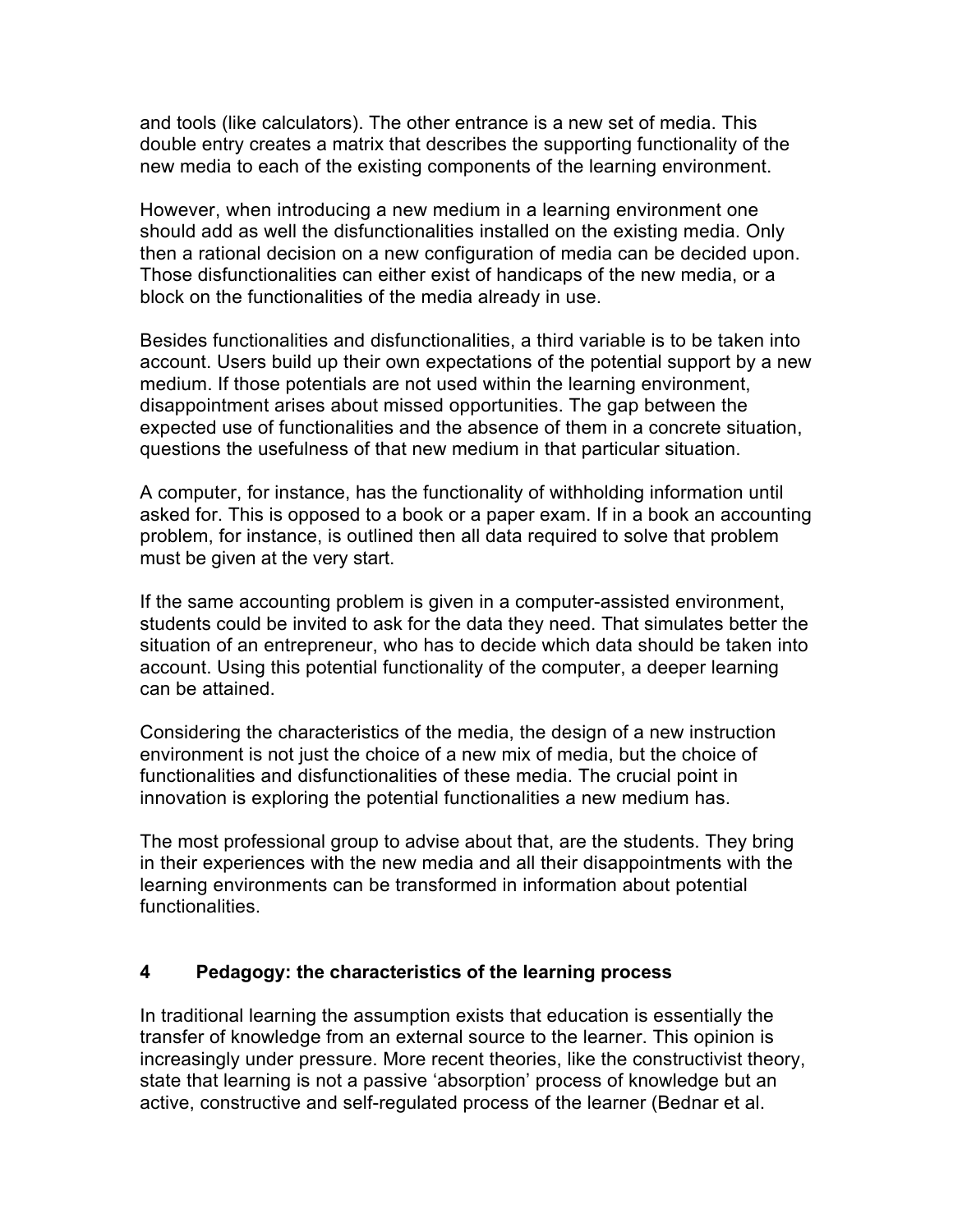1991) To bring about this construction of knowledge students need skills to guide this process or in other words: 'they need to learn how to learn' (Boekaerts and Simons, 1993; Boekaerts, 1997).

New learning must be introduced in stages: guided learning, experiential learning and action learning (Simons, Van der Linden and Duffy, 2000). Aims of new learning include the acquisition of learning, thinking and regulation skills (Ten Dam, Vernooij and Volman, 2000). This approach makes it possible to work on the development of competencies (Stoof, Martens & Merrieënboer, 2001).

Vermunt (1992) argues that the quality of higher education hinges on the quality of the learning processes students deploy. This implies that not only instruction theories, but also learning theories have to be taken into account when designing effective education.

Thus, there are two sides to learning, namely learning theories (demand side) and instruction theories (supply side). Vermunt combines these into a coherent learning theory, in which the activities students deploy are central. Gradually the students must take over the activities of the instruction and start instructing themselves. He divides the activities that support the learning process into three domains:

- *Cognitive domain*: mental activities that lead to learning results such as knowledge, skills and competences.

- *Regulative domain*: mental activities focused on the coordination and control of learning processes.

- *Affective domain*: attribution of emotions that occur during learning activities. They influence the motivation and self-esteem of the students and enhance or constrain the cognitive and regulative functionalities.

According to Vermunt all activities can be undertaken by the student or by the teacher. For instance teachers can try to motivate their students, but students as well can try to motivate themselves, just like employers must do, once they are in a job.

In the same way, the learning processes can be guided internally or externally. Internally means that the students have an intrinsic motivation driven by personal interests. Externally means that the content of the course and the learning process is tightly controlled by an external source. This can be a teacher, but also a peer-group or a fellow student. As example of structuring the study of a book: the teacher can prepare summaries or can leave this to the student.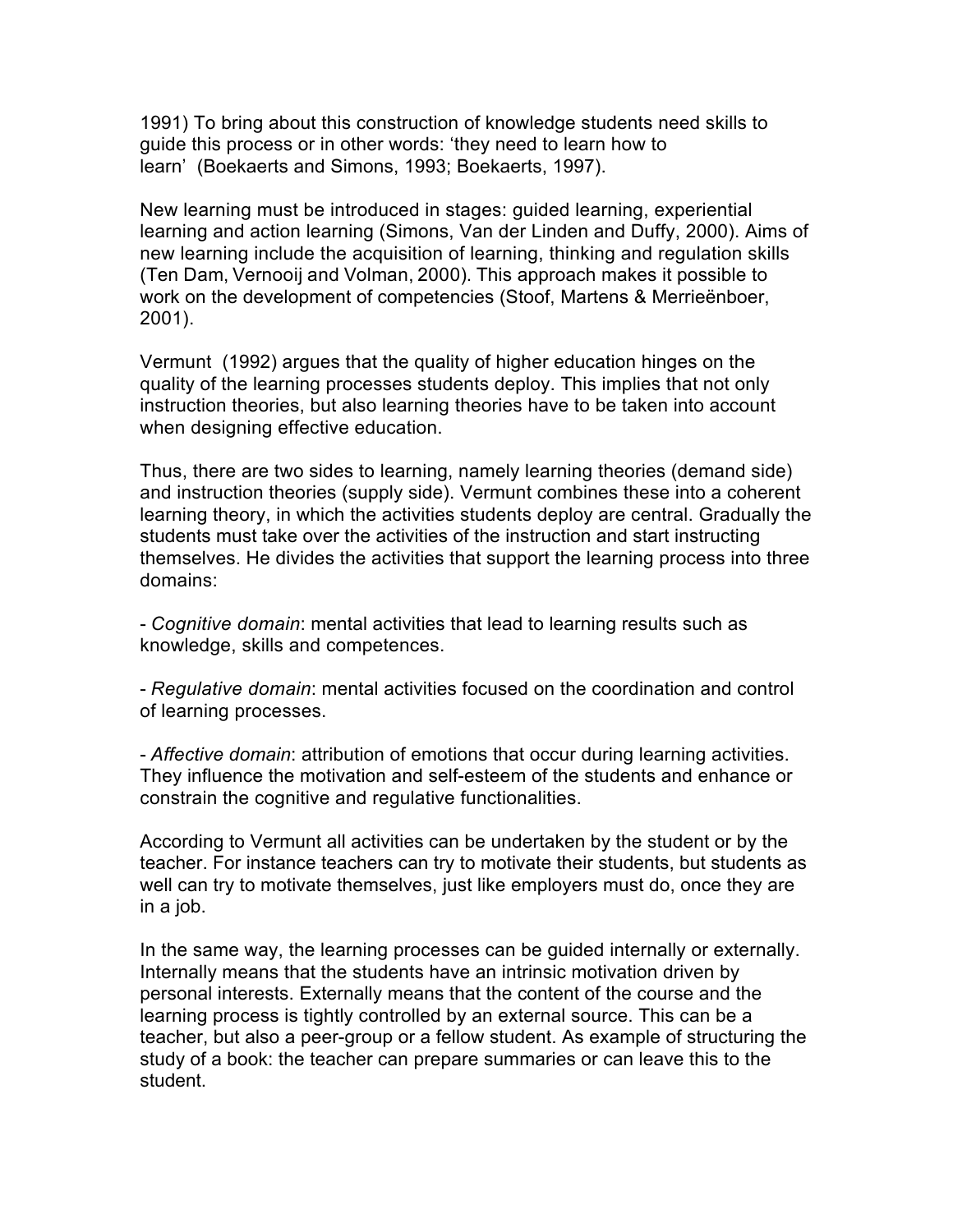#### **5 Technology, Pedagogy and Innovation**

In paragraph three we introduced technology and pointed at the functionalities, either activated of potential, and the disfunctionalities of media. In paragraph four we introduced pedagogy and pointed at the different learning processes like cognitive, affective and regulative processes. In constructing an innovative learning environment these two must be bridged in an adequate way.

The *media characteristics* meet the *pedagogical characteristics* at a critical cutting edge, as depicted in Figure 1. The top half of the figure shows the (desired) learning outcomes, which have to be translated in learning and instruction activities to attain them. The bottom half depicts the media characteristics. In the next paragraph we will focus on the application of the framework by analyzing some examples.



**Figure 1: the functionality framework**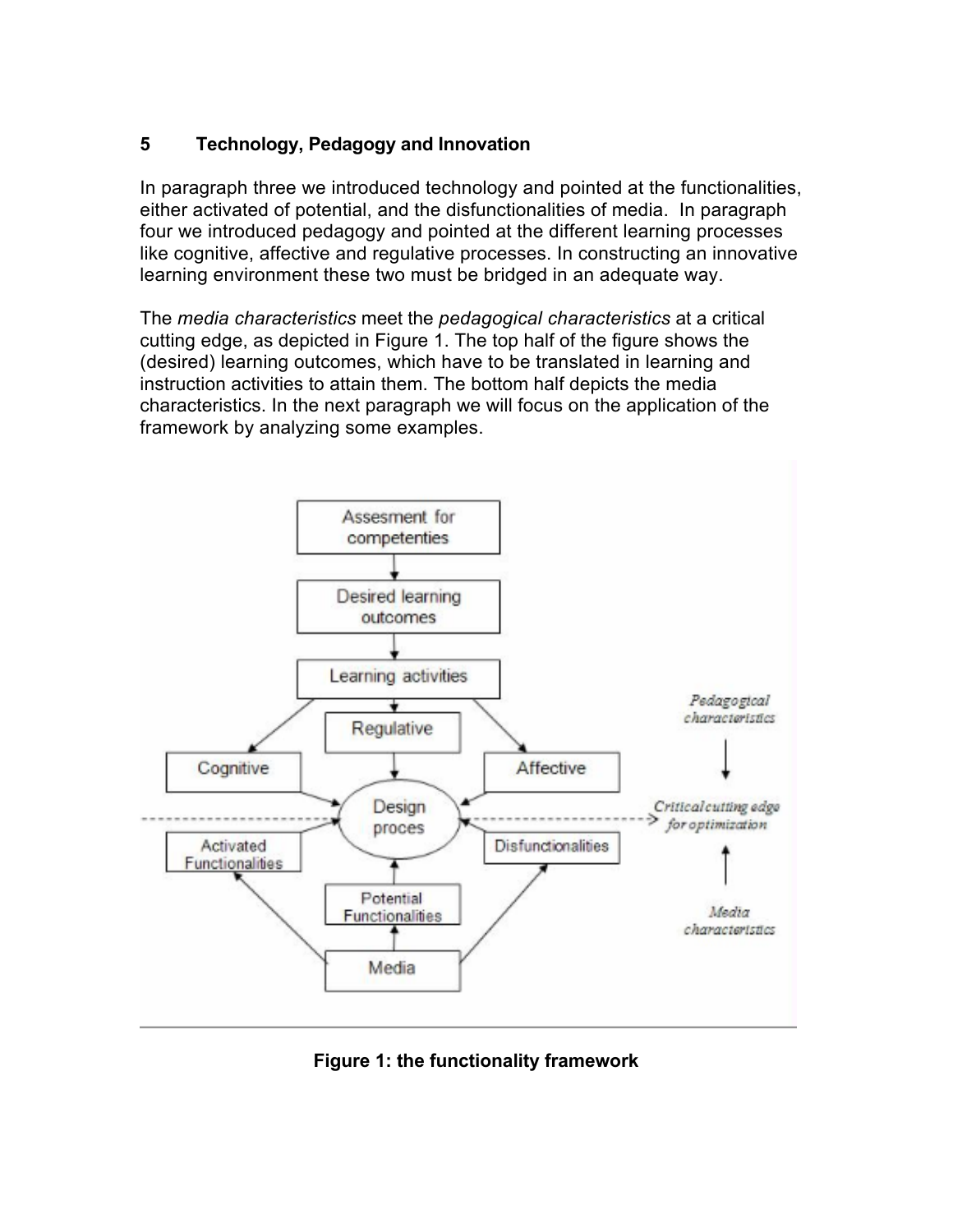#### **6 Application of the functionality framework**

The advantage of separating domains in learning activities, offers the opportunity of weighing contradictory effects in different domains. The Illinois example shows that the activated functionality of saving time via distance learning by introducing the web site (a *regulative functionality*) was overshadowed by the disappointment in technical problems (an *affective disfunctionality*).

Sometimes disfunctionalities of a medium influence different kinds of learning activities at the same time. As far as the technical problems of students with an on-line course are concerned (Hara and Kling, 1999) the disfunctionalities in the affective domain influenced regulative and cognitive activities. Of course everybody hopes technological problems don't occur in their course, but they must be taken into consideration, at least at the moment of the course design.

The same considerations hold true for email. Often, email is mentioned to facilitate a-synchronic learning. However, in essence email is not different from regular mail. Ordinary letters were also a-synchronic. Still email has distinctive functionalities. One distinctive functionality of email communication is that it makes ordinary mail more synchronic. Email can be sent and received at higher pace.

But email also has other distinctive functionalities. The messages can easily be changed and forwarded, stored, retrieved, and read from different locations. Besides, documents can be attached. E-mail makes communication more efficient (a *regulative functionality*).

The impact of the functionality of a-synchronic communication, however, is that students can approach teachers whenever they need them. But, if students do send an email-message, they generate expectations towards the medium email. They expect a reply within a shorter time than with regular mail (a *regulative functionality* that is potentially available).

Once teachers introduce the functionalities of email, they must take these expectations into account and make arrangements with their students. Otherwise they must face affective decline from their students.

Besides, lack of (timely-) feedback not only affects the affective domain, but also the regulative domain. If students don't get answers to questions on what they should do, they are unable to continue. Then the a-synchronic communication with email results in a *regulative disfunctionality*.

Sometimes disfunctionalities can be transformed into functionalities. Email can never replace the *regulative functionality* of questioning in a classroom situation. But it can be transformed in some other way. Instead of waiting for the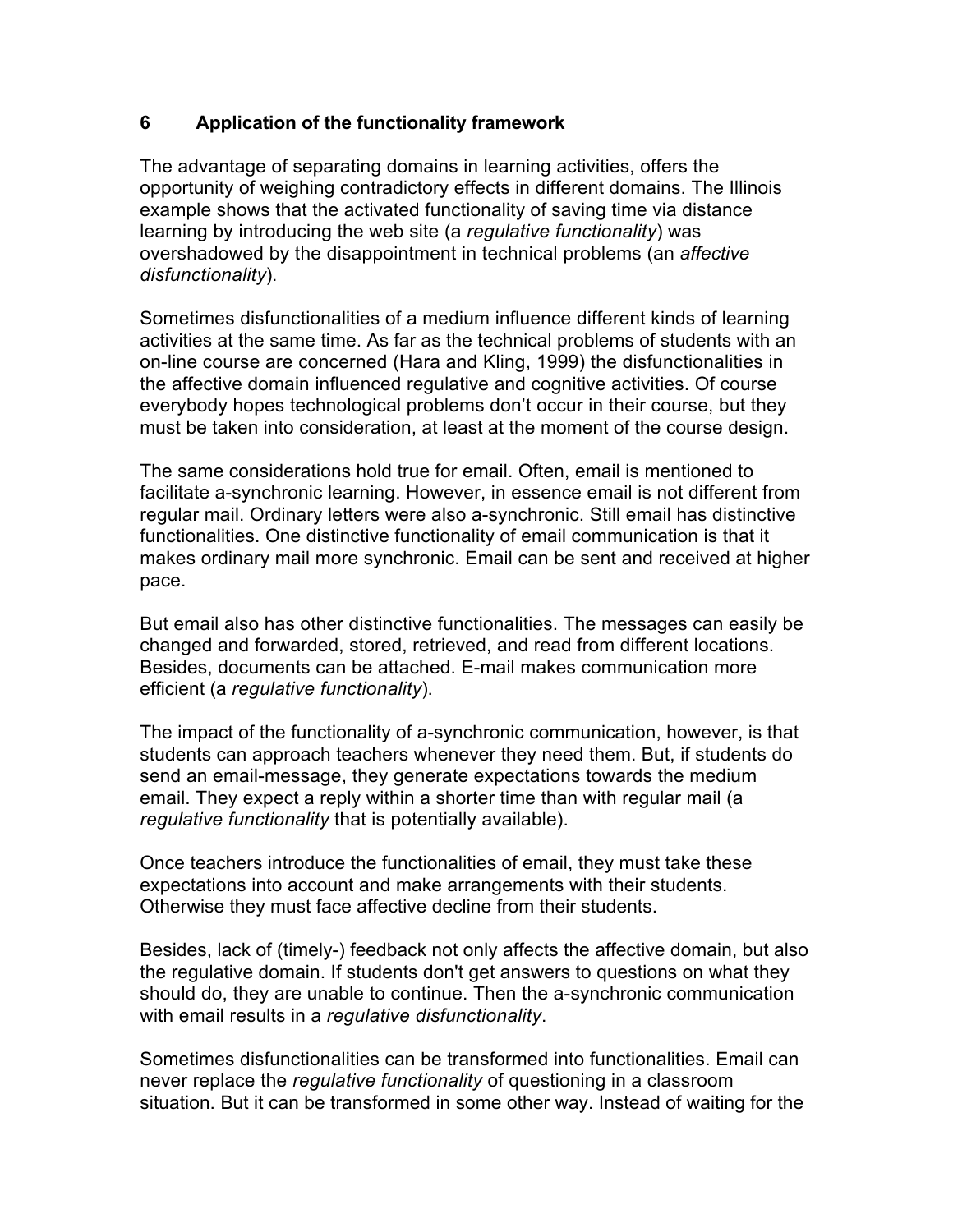next lecture to come, students can form study groups, questioning each other with the help of a chatbox or discussion board.

This introduces a *regulative* and a *cognitive functionality* that is potentially available on the internet. The teacher, as a coach, can try to regulate the skill of teamwork, so as to change an affective disfunctionality into an affective functionality.

Another opportunity for the teacher is to combine the functionality of email with the functionality of Internet. A teacher, for instance, can build a list of frequently asked questions, for instance when students are playing a management game (Vernooij, 1999). If a student (or a group of students working together as a team) puts forward a question by email and the teacher expects more students to have the same question, he (or she) can build a list of questions received.

These questions can be answered in general terms aimed at stimulating the students to study further at the moment they need information. A-synchronic communication by email is thus transformed in synchronic communication by a web site. The list of 'frequently asked questions' can be placed on a web site (a *cognitive functionality* of Internet).

#### **7 Suggestions for further research**

The use of new media in education is a relatively new field of research. High expectations are set for an improvement of the efficiency and effectiveness of teaching and learning. Research is needed on the critical functionalities and disfunctionalities of new media in relation to the three main pedagogical characteristics of learning: cognitive, regulative and affective learning activities.

The main question in research on the impact of new media, however, is: "What can these new media do to the learning process, that other media cannot achieve?" .

The key to find an answer to this question is what students expect from these new media, as their expectations are the main entrance to the potential functionalities of the new media. Further research should focus on the expectations of the students, because they can indicate which potential functionalities are available and which solutions exist for the disfunctionalities of the new media.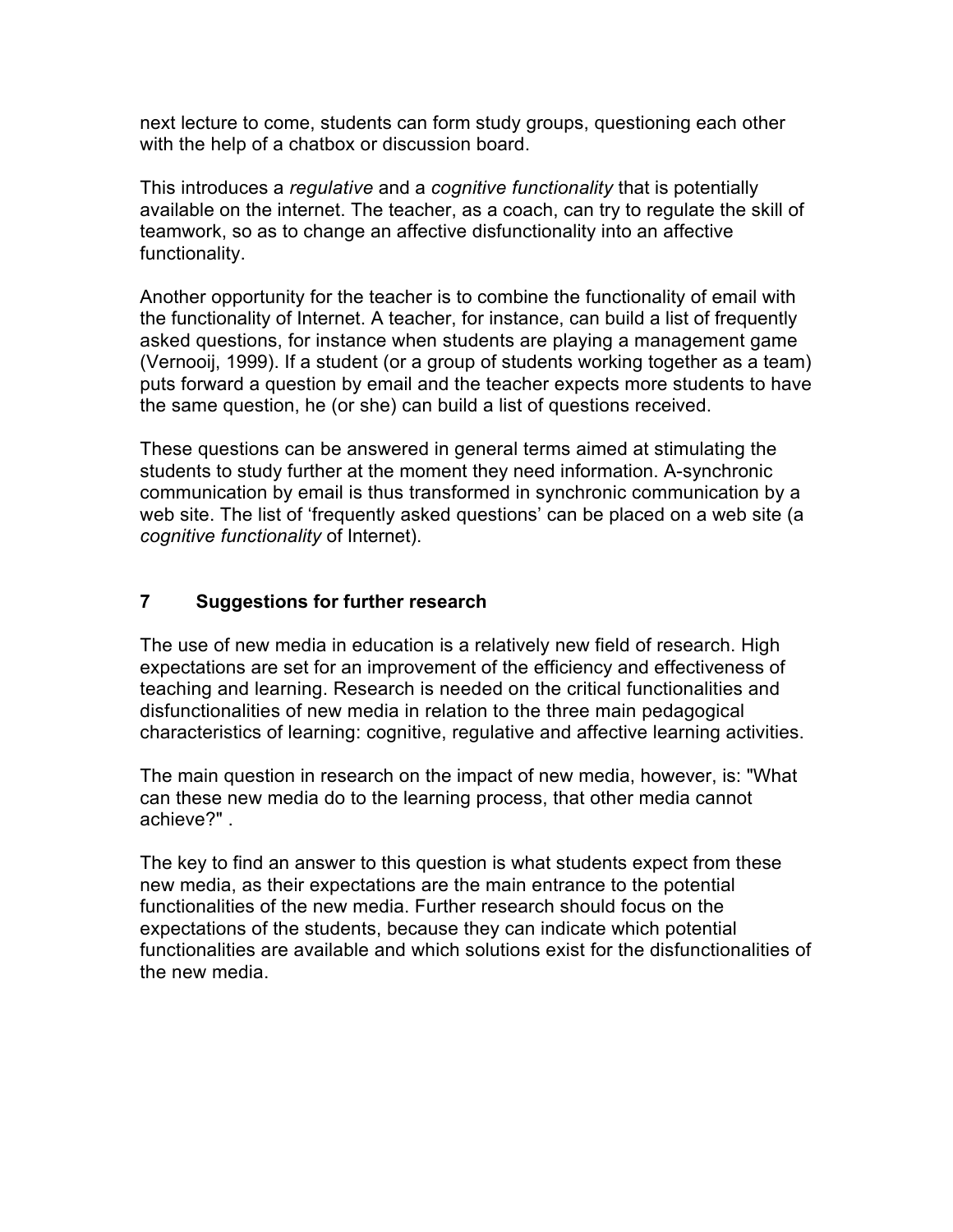#### **8 References**

- Bednar, A. K., Cunningham, D., Duffy, T. M., and Perry, J. D. (1991). 'Theory into practice: how do we link.' *Instructional Technology: past, present and future*. G. J. Anglin, (ed.), Englewood, Co: Libraries Unlimited, pp. 88-102.
- Boekaerts, M., and Simons, P. R.-J. (1993). *Leren en instructie: psychologie van de leerling en het leerproces*. Dekker & van de Vegt, Assen.
- Boekaerts, (M. 1997). 'Self-regulated learning: a new concept embraced by researchers, policy makers, educators, teachers and students', *Learning and Instruction(7)*-2, 161-186.
- Clark, R. E. (1983). Reconsidering Research on Learning from Media, *Review of Educational Research*, Winter (1983), Vol. 53, no 4, Pp 445-459.
- Duffy, T.M. (2001). 'Two examples of course design at Cardena University'. Presentation at the 8<sup>th</sup> Edineb Conference in Nice, France.
- Gunawardena, C.N. (1992). 'Changing faculty roles for audio graphics and online teaching'. *The American Journal of Distance Education*, volume 6, number 3, pp. 58-71.
- Hagman, S., Mayer R.E., & Nenniger, P. (1998). Using structural theory to make a word-processing manual more understandable. *Learning and Instruction*, Volue 8(1), pp 19-35.
- Hara, N. and Kling, R. (1999). 'Students' Frustrations with a Web-Based Distance Education Course'. *First Monday*, volume 4, number 12, at http://firstmonday.org/issues/issue4\_12/hara/index.html
- Mendels, P. (1999). 'Study Finds Problems With Web Class'. *New York Times*, September 22. at http://www.nytimes.com/library/tech/99/09/cyber/ education/22education.html
- National Center for Education Statistics. (1998). *Issue brief: Distance education in higher education institutions: Incidence, audiences, and plans to expand*, at http://nces.ed.gov/pubs98/98132.html
- OECD. (1997). 'ICT as a Tool for Lifelong Learning'. *Information Technology Outlook.*
- Parry, S. B. (1996). The quest for competencies. *Training.* July, 48-56.
- Rotfield H.J. (2000). 'Lights!! cameras!! powerpoint!! now,….lecture'. *AMS Quarterly*, volume 3, February 2000 pp.6
- Sandberg, J.A. (1994). 'Educational paradigms: issues and trends'. In R. Lewis and P. Mendelsohn (eds.) *Lessons from Learning*, Amsterdam: North-Holland, (IFIP TC3/WG3.3 Working Conference 1993), pp. 13-22.
- Schneider, D. (1994). 'Teaching & Learning with Internet Tools'. A Position Paper presented at the Workshop on "Teaching & Learning with the Web" at the First International Conference on the World-Wide Web, 1994 at CERN, Geneva.
- Simons, Robert Jan. Van der Linden, Jos. & Duffy, Tom. (2000). New Learning: Three Ways to Learn in a New Balance. In: *New Learning.* (ed. Robert-Jan Simons, Jos van der Linden and Tom Duffy). ICO. Dordrecht / Boston / London: Kluwer Academic Publishers.